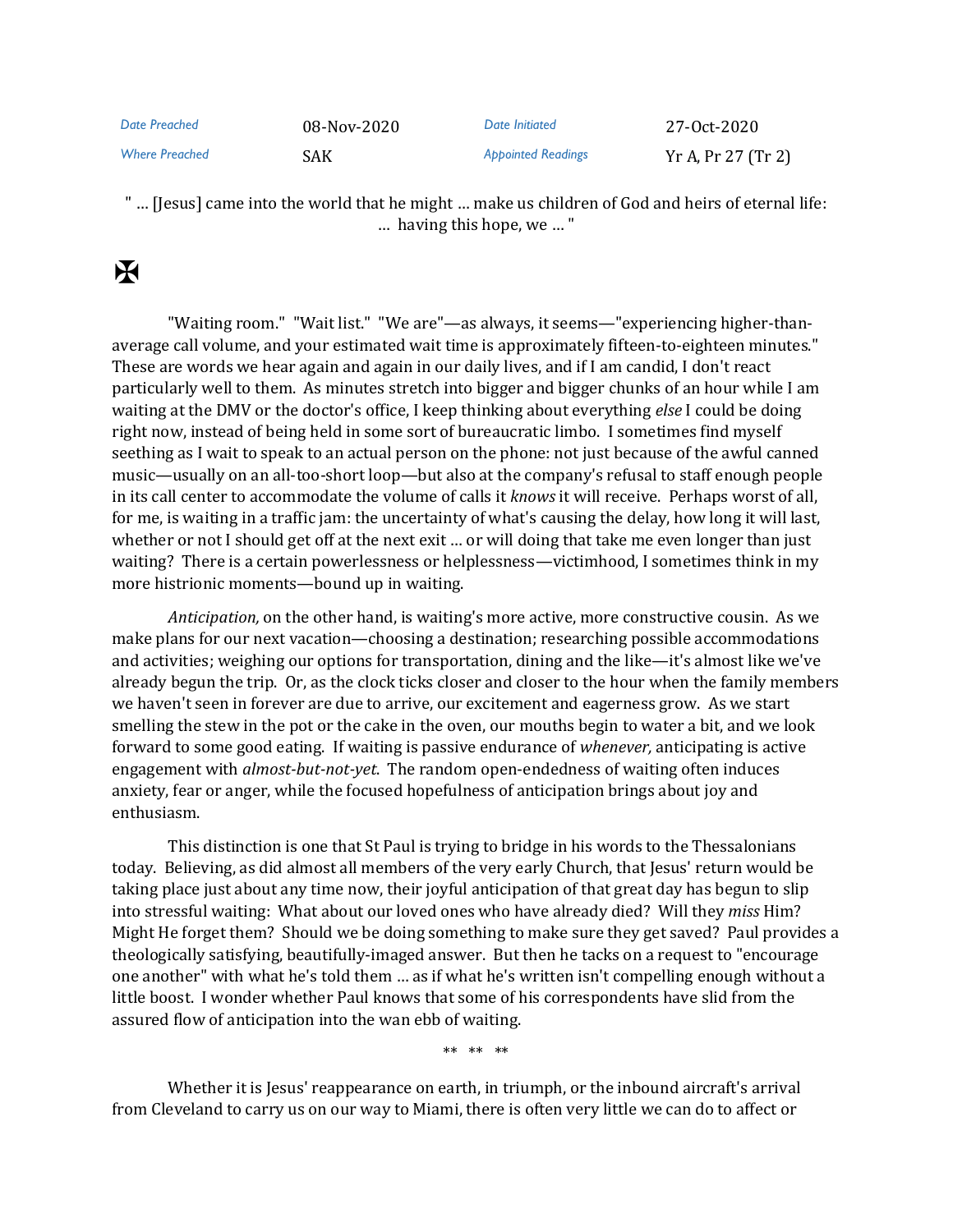hasten the actual occurrence of some future event. But very often, we *can* choose whether the time *between* now and then will be filled with passive, enervating waiting or more hopeful and sustaining anticipation. This is exactly Jesus' point today in the parable of the wise and foolish virgins—that's the literal translation of the Greek, by the way, although no part of Jesus' message turns on these women's sexual histories. Jewish wedding rituals at this time included the bridegroom's ceremonial return to his own home, either with his dowry or with the new bride, for a great celebration. For whatever reason, the bridegroom in Jesus' parable is much delayed, and as the night drags on, the oil fueling the women's rag lamps begins to run out. Some of them have planned ahead and brought extra oil with them, but others have not and now are running low. While they dash to the Patco to try to buy more, the bridegroom arrives, the doors are locked, and the banquet begins … without them. These women were every bit as *invited* to the banquet as those who got in, but their failure to foresee—to engage … to *anticipate* what they might need to do—left them outside in the dark.

We read this lesson today because, as the Church's liturgical cycle begins to turn toward Advent—to the coming of Christ, in glory—we begin to take up Jesus' teachings about the end times—what the Church has traditionally termed "the four last things": death, judgment, heaven and hell. I don't want to take us in a narrow eschatological direction this morning, however (and I can almost feel your relief!), for what speaks to me in this passage today … in *this* particular time … is a broader, more over-arching message. We who, through the Death and Resurrection of Jesus Christ, have been assured salvation and eternal life … are meant not simply to wait for them, but to *anticipate* them.

Merely waiting for Christ's promises to be fulfilled means crossing off another box on the calendar each night with a sigh: The End (capital *T* and *E*) didn't happen again today, and now we've got to get up tomorrow and somehow slog through another day. Such a mindset reduces this world to Heaven's waiting room, as we bide our time … enduring the seemingly arbitrary indignities of our human condition … until one day we are suddenly freed from them. Passive waiting leaves it up to *God* to provide all the joy … all the hope … all the energy of our faith. It makes the assumption, as the foolish women did, that the bridegroom will arrive before whatever we just happen to have on hand … in terms of our passion or delight or quest … runs dry and our lamp goes out.

To the contrary, says Jesus, you all have it within you to *anticipate* My coming to you—to lay in a supply of oil that will last you the entire night that is your life on earth. Although that oil does include discipleship—worship, prayer, love of God and other, stewardship, repentance—I think its *most essential* ingredient … and one we must provide for ourselves; that we cannot borrow from our neighbor or purchase from a dealer … is *hope:* is the conviction, to the very core of our being and the very ends of our thoughts … that this world *… as we perceive it … is not all there is*. That God has in store for us … *now* … a forever place at the banquet table of Christ. [¶] Christian hope is the paradoxical ability, through faith, to hold in mind the unsurpassable goodness of eternity amidst the unmitigated dreck this world so often throws at us. Our being admitted to that banquet will not, retrospectively, somehow suddenly make sense of this life. Rather, its infinity will render the problems of this life infinitesimal within the compass of our existence in God. Taking our seat at that eternal meal will not suddenly salve every wound we've ever suffered, but will show us that, on account of the saving wounds Jesus suffered, our earthly wounds were never capable of doing us any lasting harm.